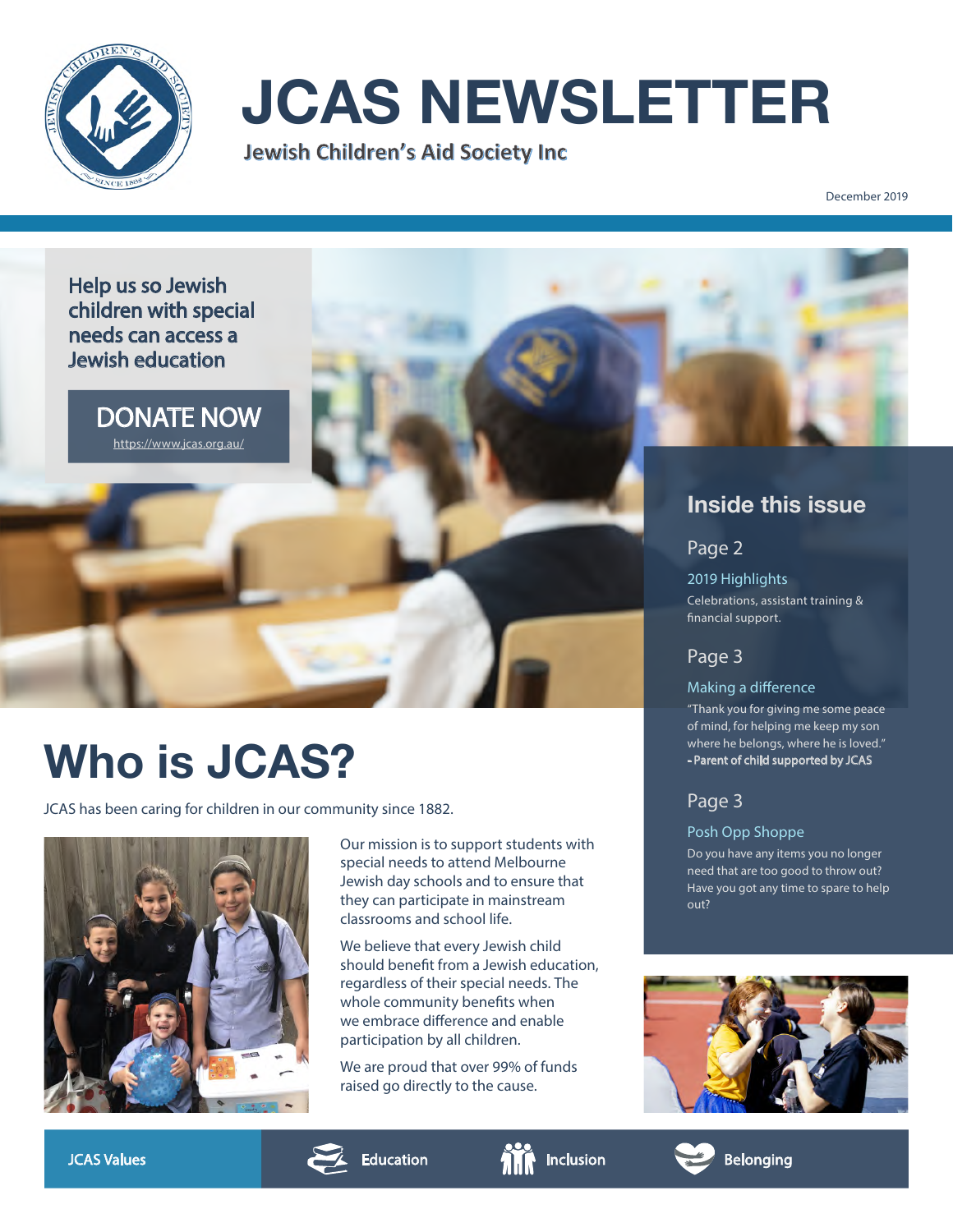

Cheque presentation by JCAS to Melbourne Jewish day schools at home of Sue & Michael Karp on 31 March 2019

## **2019 Highlights**

- This year, JCAS will distribute \$625,000 to the Melbourne Jewish day schools, to fund the costs of teachers' assistants and carers which are not covered by Government subsidies and other sources. We have supported 237 children and their families at 11 Jewish day schools with your generous support.
- JCAS provided training to 114 assistants at all Jewish day schools, in a special project supported by Gandel Philanthropy.
- In March 2019, JCAS welcomed the principals and senior staff of the 11 Melbourne Jewish day schools at a magnificent afternoon tea fundraiser hosted at the home of Sue & Michael Karp.
- In March 2019, JCAS celebrared the 20th birthday of the famous Posh Opp Shoppes and the enormous contribution by Rosalie Silverstein OAM and her team.
- In June 2019, Trevor Cohen's work with JCAS and other causes was recognised with a Queen's Birthday Australian Honour.... Member of the Order of Australia (AM).
- 2019 was a year of accomplishments for JCAS. The board of JCAS look forward to continuing and growing the mission of JCAS, enabling children to participate in Jewish school life and embracing difference. Your generous support makes this important work possible.



Posh Opp Shoppes 20th birthday celebrations





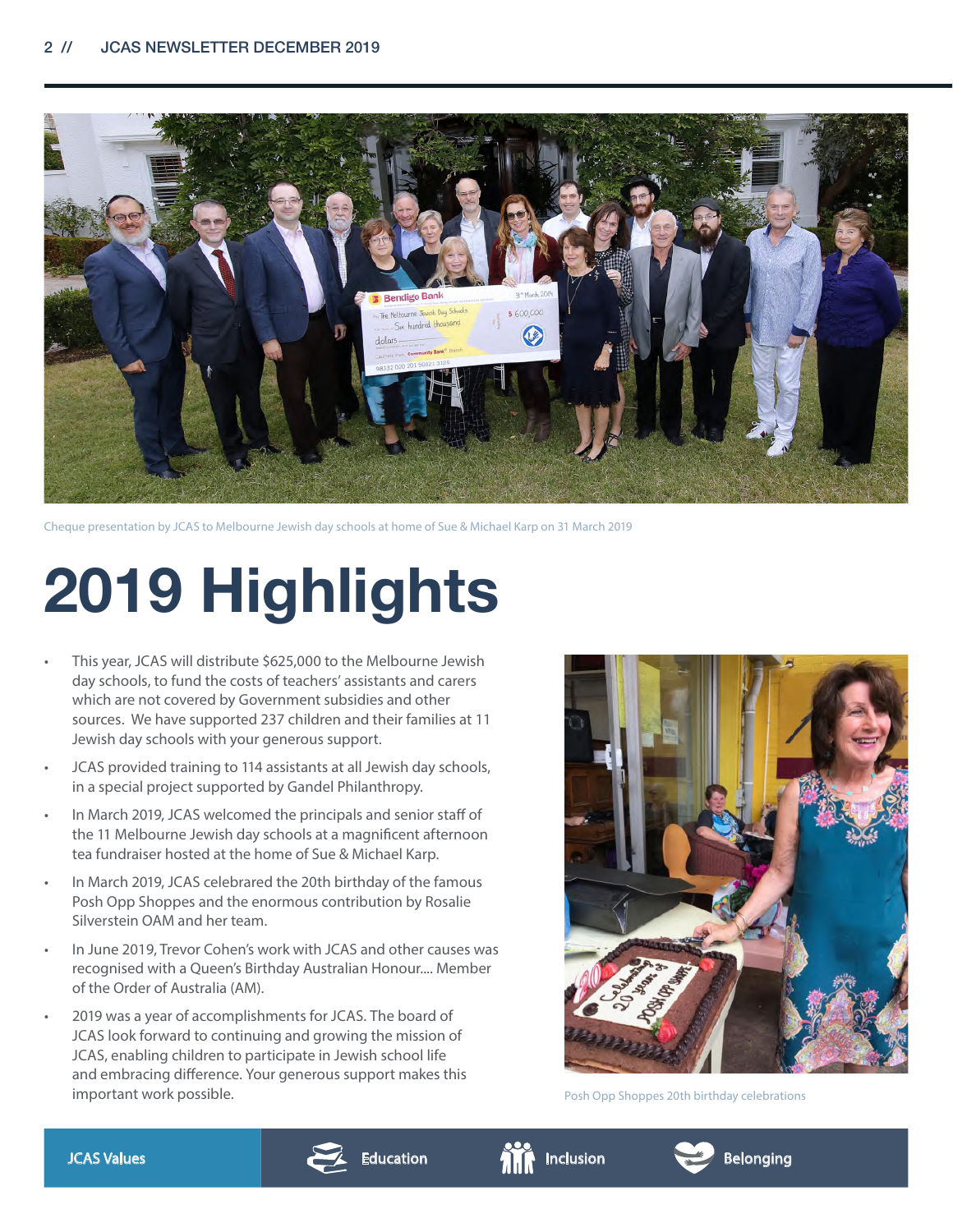## **Making a difference**

"Thank you for giving me some peace of mind, for helping me keep my son where he belongs, where he is loved." - Parent of child supported by JCAS

-----

"Thank you JCAS for your generosity- the money you give changes the lives of children." - Cherylyn Skewes, Principal, Leibler Yavneh College -----

"On a happy note, please share the success of one of our current Year 12 students, who has just completed an unscored VCE this year, with a VET certificate in childcare, which she will further in 2020. She was granted JCAS funding from Year 9 through to the end of Year 12. With this funding we were able to assign an aide for 5 periods per fortnight. The relationship that the aide created with the student underpinned the incredible success of the student; transitioning from an extremely unhappy, anxious and isolated student who was unable to understand what was going on in the classroom, to an engaged student who always worked to their potential, interacted with teachers in a positive manner and belonged to a close group of friends. Without a doubt, this student is our greatest success story of VCE 2019. All due to the incredible work of the aide. All due to JCAS funding. Thank you." - Special education teacher, Jewish day school



Posh Opp Shoppe volunteers



### **Posh Opp Shoppe**

The famous Posh Opp Shoppes at 484 Glenhuntly Road Elsternwick and 1226 Glenhuntly Road Glenhuntly sell high quality-preloved merchandise with all net proceeds going to JCAS' mission.



https://www.facebook.com/poshoppshop/

Thanks to the tireless work of Rosalie and her team, the Posh Opp Shoppes have been supporting JCAS for 20 years, while also providing an important service to the community through the recycling of items and vocational training for people with special needs.

Do you have any items you no longer need that are too good to throw out? Have you got any time to spare (even only a few hours) to help out at the Posh Opp Shoppes? We would love to hear from you.

Please call Rosalie on 0438 368 260 or Jason on 0402 317 020 to volunteer or for us to pick up donated goods.